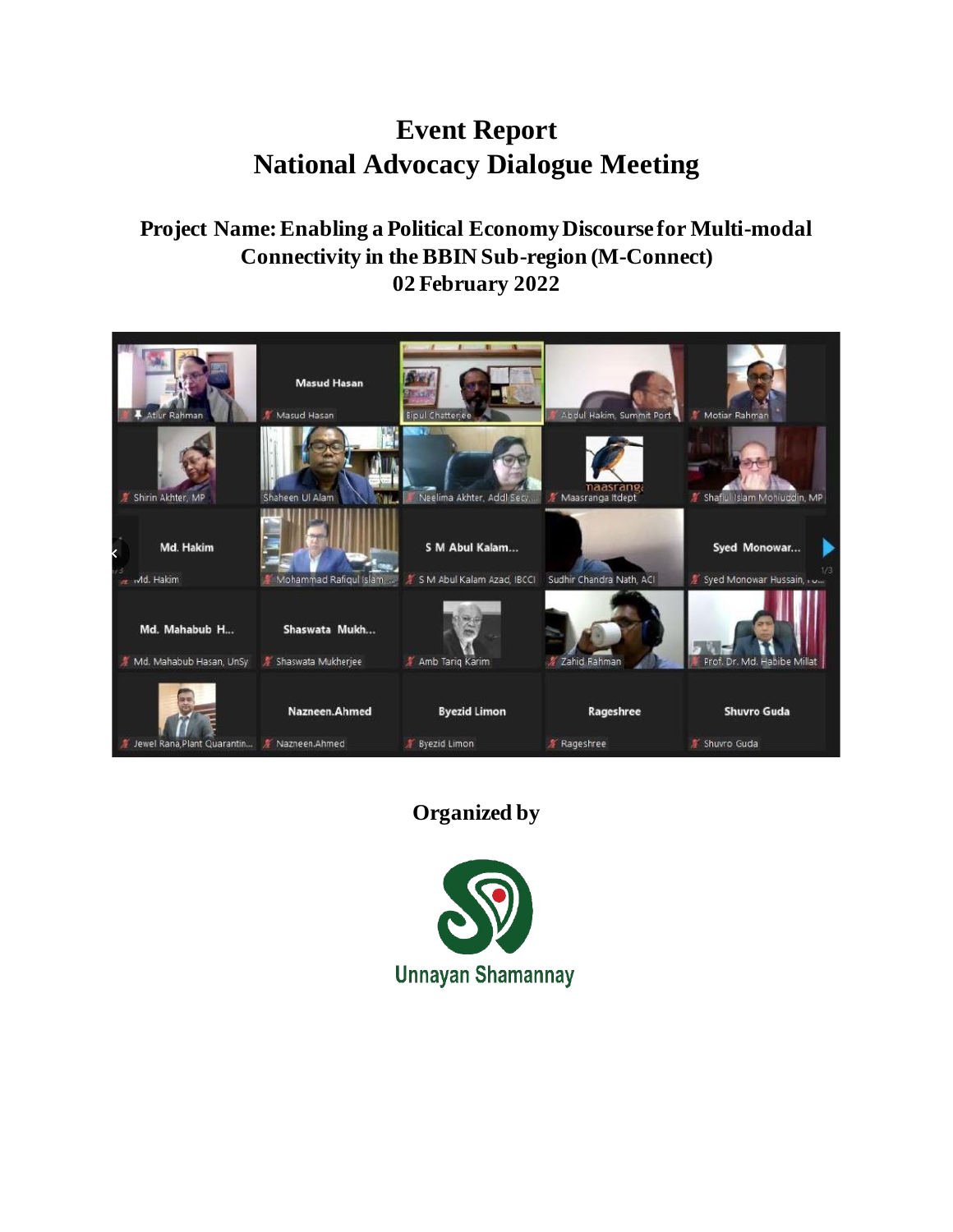# **Preface**

International multimodal transport is defined as the carriage of goods by at least two different modes of transport based on a multimodal transport contract from a place in one country at which the goods are taken in charge by the multimodal transport operator to a place designated for delivery situated in a different country. Multimodal transport essentially facilitates door-to-door transport of goods. Bangladesh has immense potential to implement an efficient multimodal transport network thereby facilitating seamless transport of goods between suppliers and receivers. Bangladesh, following an export-led growth model, plans to become a developed nation by 2041 which will invariably strain the already under-pressure transport infrastructure. In light of the reality, multimodal transport system offers itself as potential model to enhance the efficiency of the transport network for Bangladesh by domestic, regional and international integration.

Unnayan Shamannay in association with CUTS International, India, Nepal Economic Forum, Nepal and Bhutan Media and Communication Forum, Bhutan has undertaken research titled '**Enabling a Political Economy Discourse for Multi-modal Connectivity in the BBIN Subregion (M-Connect)**'supported by UK Aid and Asian Development Bank to understand the challenges and opportunities of establishing an efficient multimodal transport network in Bangladesh.

Recently, a National Advocacy Dialogue Meeting was organized by Unnayan Shamannay in Bangladesh in collaboration with CUTS International where representatives of Multi-Lateral Bodies, Private Sector, Government Departments, Chambers of Commerce/Business, and Members from Business Associations were present. The event participant body comprised of outstation participants, representatives of Unnayan Shamannay, M-connect Project Advocacy members, policy champions and representatives of various public and private entities.

M-connect project findings and stakeholders' opinions were presented in the meeting through a video presentation. Based on the video presentation, a discussion was held where the participants advocated for the implementation of BBIN MVA as well as a sub-regional multimodal transport protocol. All the members acknowledged the importance of promoting multimodal connectivity in the BBIN region. The participants agreed multimodal connectivity in BBIN region will bring forth new opportunities in trade and accelerate both national and international economy.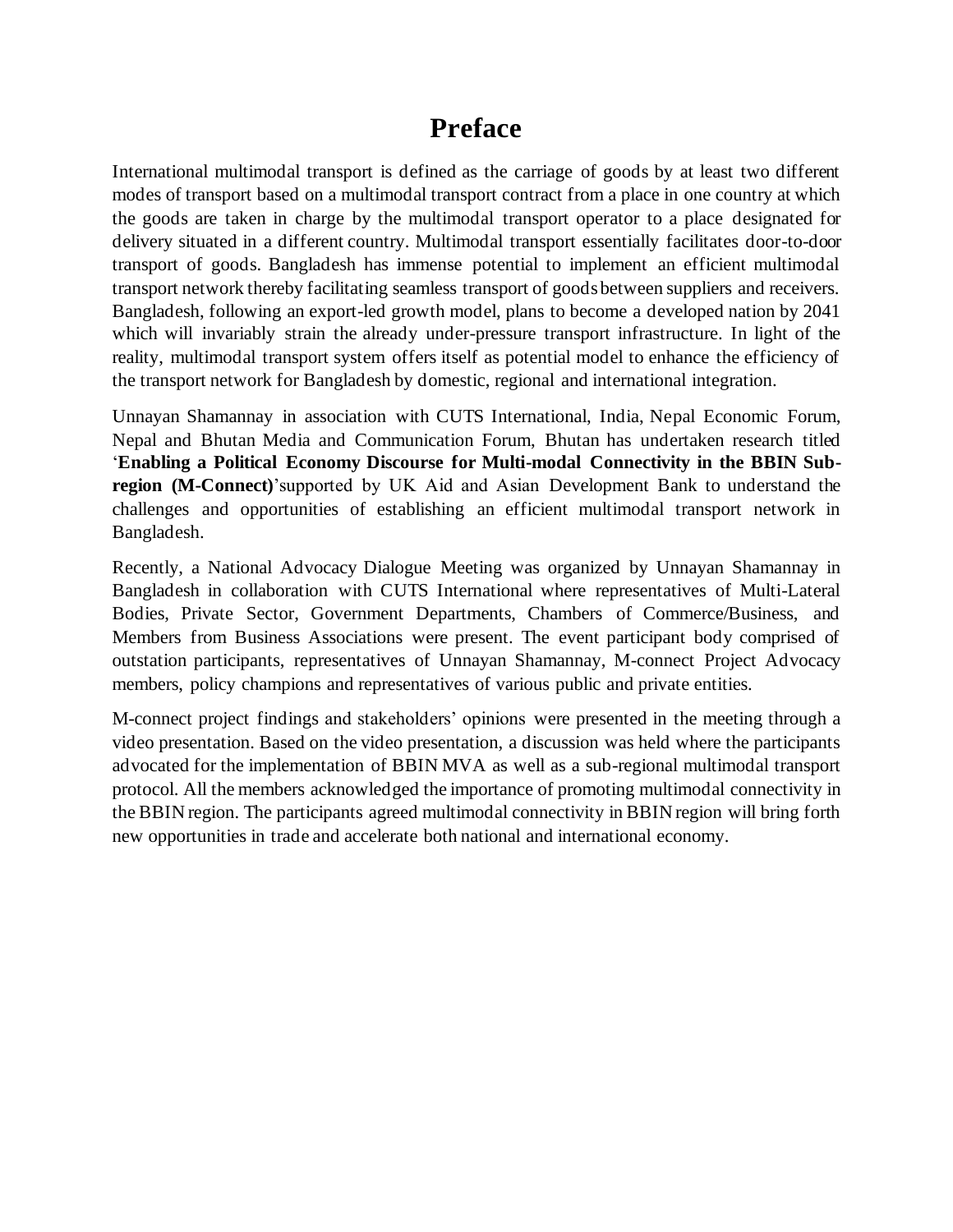# **Event Report**

#### **on**

# **Enabling a Political Economy Discourse for Multi-modal Connectivity in the BBIN (Bangladesh, Bhutan, India, Nepal) Sub-region**

## **Unnayan Shamannay**

## **02 February 2022** (10:30 am – 01:00 pm)

To take informed policy initiatives and infrastructural development decisions in the context of regional connectivity investment and facilitation, Unnayan Shamannay, a civil society think tank, in collaboration with CUTS International organized a National Advocacy Dialogue Meeting on "Enabling a Political Economy Discourse for Multi-modal Connectivity in the BBIN (Bangladesh, Bhutan, India, Nepal) Sub-region". The organization disseminated their research findings about the challenges and possibilities of multimodal connectivity for Bangladesh part. The meeting was presided by Unnayan Shamannay Chairperson Dr. Atiur Rahman, Senior Project Coordinator Shaheen ul Alam moderated the meeting. Unnayan Shamannay Lead Economist Robart Shuvro Guda and Research Officer Ayan Soofi presented the findings of the M-connect project through a video presentation.

CUTS International Executive Director Bipul Chatterjee, M-Connect Project Advisory Committee Member Ambassador (Retired) Tariq A Karim, M-Connect Project Advisory Committee Member Dr. Nazneen Ahmed, Member of Parliament (Dhaka-10) Md. Shafiul Islam, Member of Parliament (Feni-1) Ms. Shirin Akhter, Parliamentary Standing Committee on Ministry of Foreign Affairs Member Md. Habibe Millat, Ministry of Road Transport and Bridges Additional Secretary Ms. Neelima Akhter, BIWTA Former Director Mr. Syed Monowar Hussain, India-Bangladesh Chamber of Commerce and Industry Director Motiar Rahman, Ministry of Commerce Additional Secretary (Retired) Monoj Kumar Roy, BIWTA Director (Traffic) & Competent Authority of PIWT&T Md. Rofiqul Islam, Bangladesh Land Port Authority (BLPA) Deputy Director (Traffic) Shamim Shohana, The Financial Express Plan Editor Asjadul Kibria and others participated actively in this session.

Representatives from other government and private organizations including India-Bangladesh Chamber of Commerce & Industry, BSTI, Plant Quarantine Wing, Bangladesh Land Port Authority, Inland Waterways Authority of India, Bhutan Media and Communications Institute and Summit Port participated in this discussion. Also, different representatives from media including Financial Express, Channel 24, Independent TV, Channel-I, Maasranga TV, Ekattor TV, Banglavision TV, News24 TV, The Business Post, The New Nation, Bangladesh Post, The Daily Star, The Business Insider joined as well.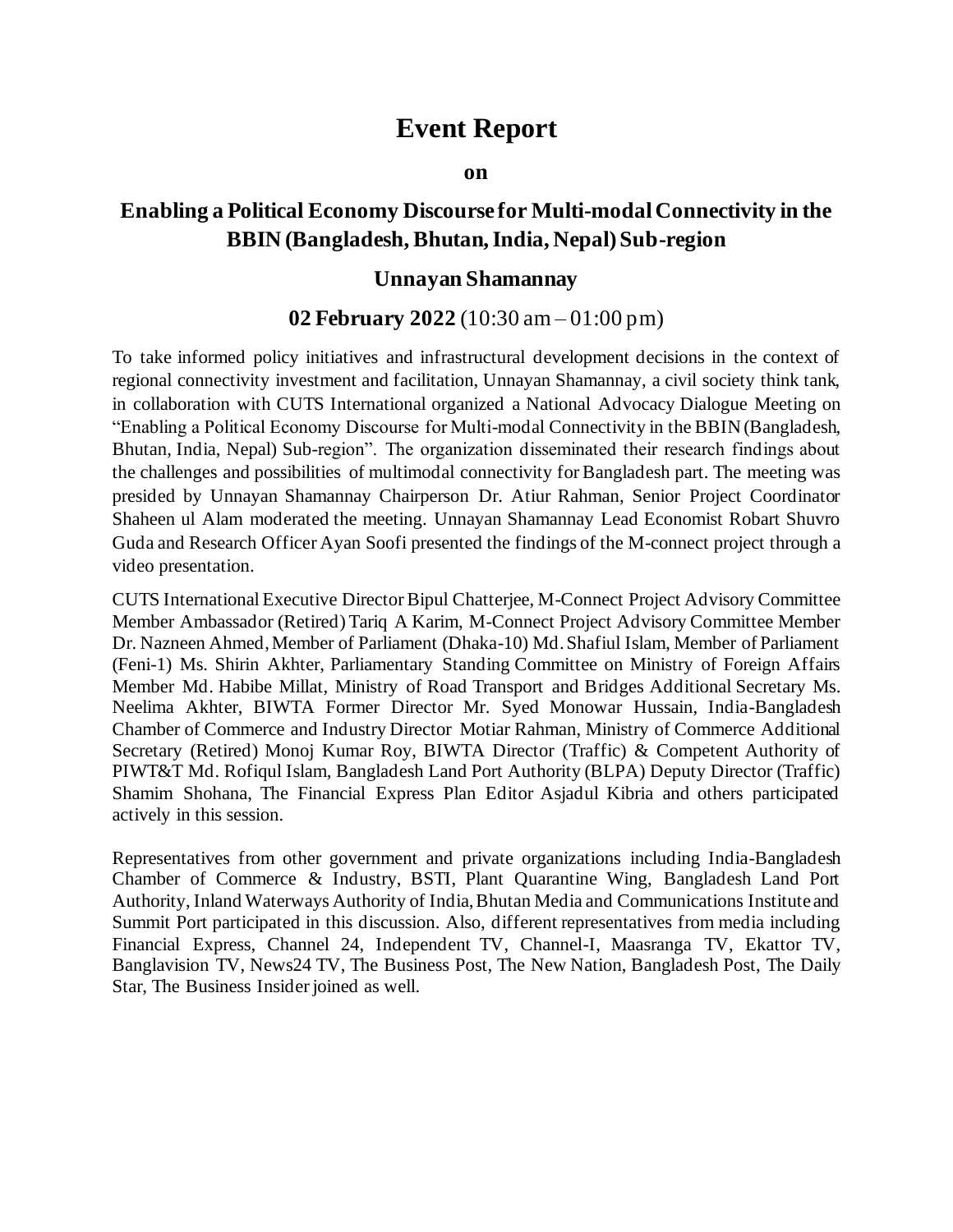## **Welcome Remarks**



Unnayan Shamannay Chairperson Dr Atiur Rahman welcomed all the participants in the NAD meeting of M-connect Project. He opined that trade and connectivity is important for not only the businesspeoplebut also the wider population. Thus, the potential increase in trade which can be availed by implementation of BBIN MVA and further by including a multimodal connectivity protocol in the policy, is important for the consumption-led growth sector of the economy. He also felt that BBIN MVA implementation has become even more relevant in the context of national efforts to reverse the

pandemic-induced economic slowdown. He also added that multimodality will also ensure sustainability of the trade and connectivity procedures and stated that the project has been successful in its pursuit of a process documentation of policy and institutional challenges and potential of a multimodal BBIN protocol.

## **Purpose of the Meeting**

UTS International Executive Director Bipul Chattarjee felt that M-Connect Project has studied and analyzed not only the physical infrastructures of the BBIN countries, but also the potential of transforming the existing routes into multimodal economic corridors. He also spoke that the project has become more important in the light of the upcoming BIMSTEC Summit in Srilanka where the BIMSTEC multimodal connectivity masterplan is supposed to be signed. M-connect project has found alignment with the newfound international political reality. He expressed his hope that Bangladesh will



continue on its goal of attaining a more sustainable and equitable economic growth. Capital expenditure in infrastructural development, which has a money multiplier factor of 3-4, has the potential to greatly increase economic activity, thus a coordinated effort to implement BBIN MVA and the consequent multimodal transport protocol has the potential to greatly improve the living standard of the people of BBIN region.

## **Keynote Presentation**

A video presentation was streamed as the keynote presentation prepared by Unnayan Shamnnay



Lead Economist Robart Shuvro Guda and Research Officer Ayan Soofi during the event. The video gave a preface of M-connect project and stated the scope of the project. It later went to the four corridors considered in the study. Two alternative multimodal routes were also outlined in the video. Key policy, logistics and infrastructural challenges coming from the field level findings of the M-Connect project (from Bangladesh part) were also presented. The video ended with

stakeholder suggestions made during National Reference Group meeting.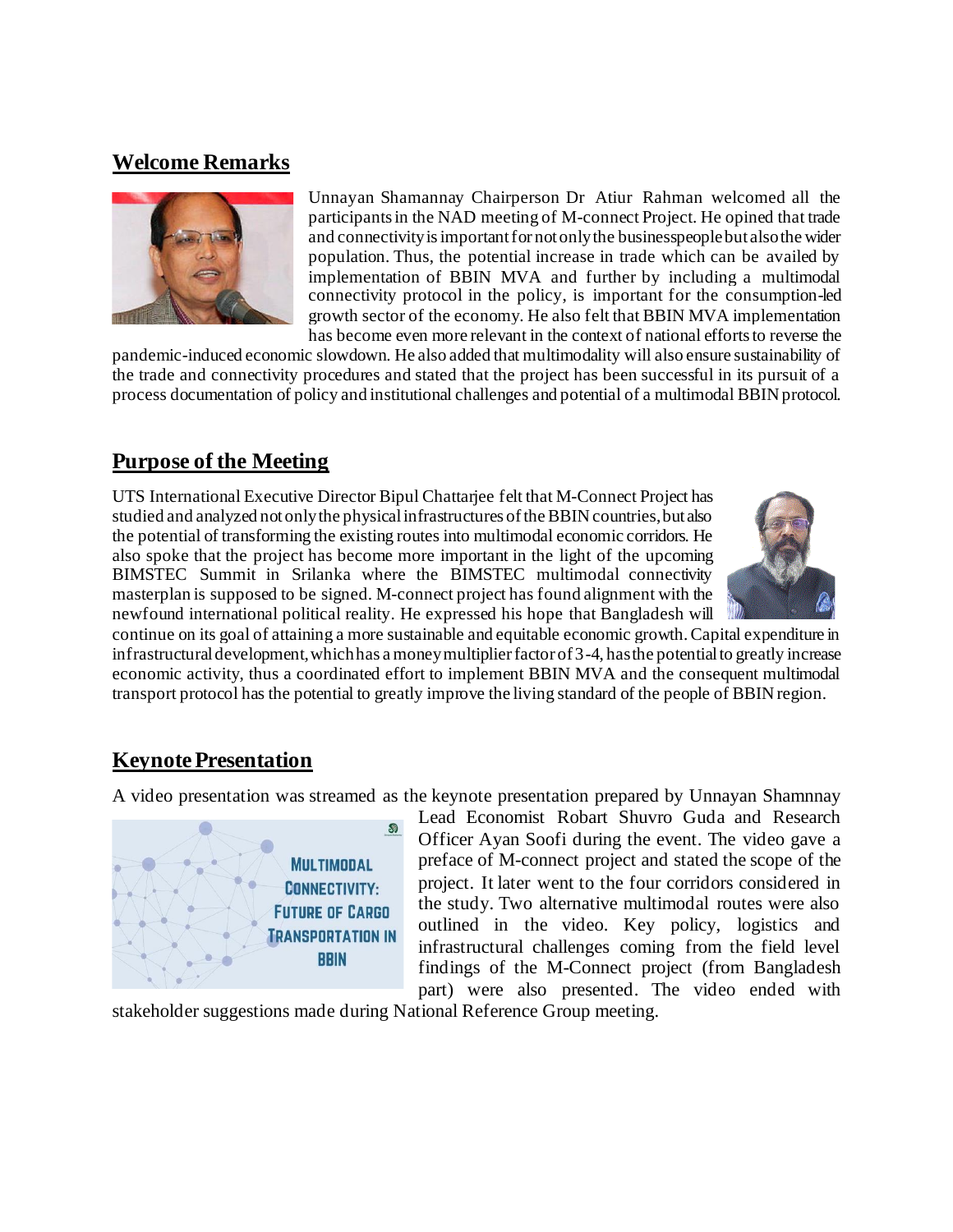## **Open Discussion**

#### **Ms. Shirin Akhter,** *Member of Parliament (Feni-1)*

Member of Parliament (Feni-1) Ms. Shirin Akhter talked about the importance of gathering popular support for the coordinated efforts required for the implementation of a multimodal transport protocol. She also urged for more propeople transport infrastructure development. Another aspect of regional connectivity is to conduct proper cost-benefit analysis of such connectivity initiative as well as mid-term evaluation of the necessity of these projects. She felt that any connectivity infrastructure will need to be inclusive so that public good can be maximized. She



also stressed on the importance of timely implementation of infrastructure projects all the while acknowledging that Bangladesh government is currently implementing a lot of projects at the same time. She urged for a coordinated effort from all stakeholders to successfully advocate for a BBIN multimodal protocol and implementation of BBIN MVA.



#### **Md. Shafiul Islam**, *Member of Parliament (Dhaka-10)*

Member of Parliament (Dhaka-10) Md. Shafiul Islam agreed with M-connect project findings presented in the video presentation and added with the perception expressed by Former Bangladesh Diplomat Tariq A Karim about the vibrant multimodal connectivity which used to exist in the BBIN sub-region pre-1947. He felt that though the region as a whole has made substantial improvements in terms of regional connectivity initiatives, a lot is yet to be done. He pointed out that an environment of trust needs to be created by

all the countries of the BBIN as he felt that the lack of such an environment creates unnecessary hurdles in implementation discussion of important sub-regional connectivity initiatives.

#### **Professor Dr Habibe Millat,** *Member of Parliament (Sirajganj-2)*

Member of Parliament (Sirajganj-2) Professor Dr Habibe Millat also stressed on the importance of increasing the pace of implementation. He believed that the regional political environment and many other geopolitical issues are hindering the pace of implementation of BBIN MVA and the productive dialogue for a regional multimodal transport protocol. He also stated that any regional connectivity agreement will have to made on the basis of equality among the signatory nations. Professor Millat also advocated for putting more effort in



communicating the potential positive impacts of BBIN MVA to the wider population so that public perception about these initiatives can't be distorted.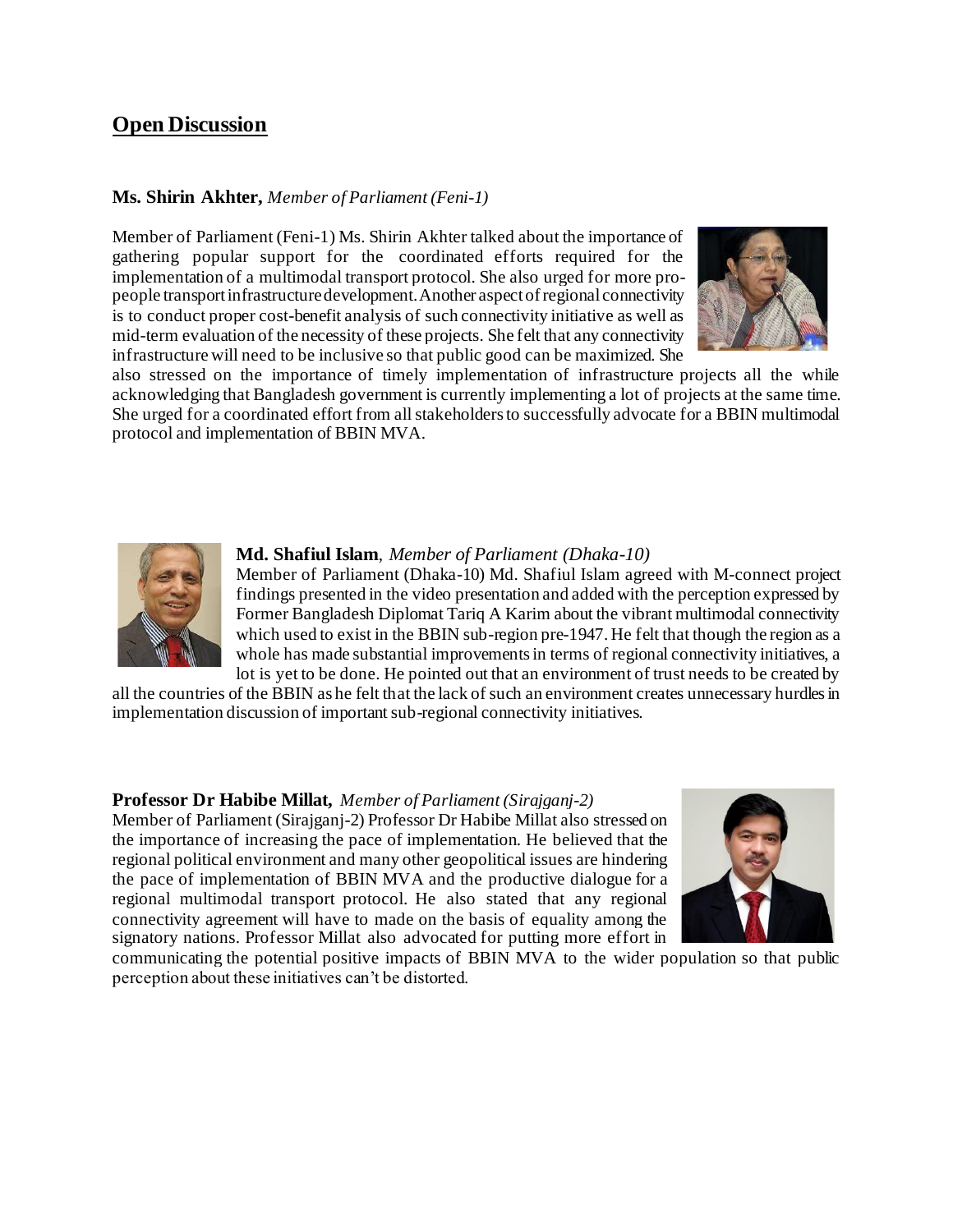

### **Ambassador (Retired) Tariq A Karim,** *M-Connect Project Advisory Committee Member*

Former Bangladesh Diplomat Tariq A Karim presented the historical context of the multimodal connectivity which existed in the region during the period of British Raj. He stated that the colonial power which ruled over this region had established a multimodal transport network in the region considering the ecology and efficiency of such flexible systems. Though the advantages of the multimodal connectivity networks were used by the British to extract natural resources from Bengal, now

Bangladesh can use that same multimodal transport network as a tool to alleviate poverty. He also advocated that the reintegration of the regional multimodal connectivity networks, which existed pre-1947, can act as a catalyst of growth for all BBIN nations.

#### **Neelima Akhter,** *RTHD Additional Secretary*

Ministry of Road Transport and Bridges Additional Secretary Ms. Neelima Akhter informed that Roads Transport and Highways Division has been planning the road infrastructure keeping all the economic zones as well as integrating all the inland waterways as well as river port, seaport and land ports. She also advised the project personnel to compile the findings of the project and communicate them to National Transport Facilitation Committee (which she is heading) as well as to



the Foreign Ministry (as it acts as the leading ministry during international discussions). She thought that apart from the challenge of digitizing National Board Revenue (NBR), a lot of improvement has been done regarding implementation of BBIN MVA.

#### **Dr. Nazneen Ahmed,** *M-Connect Project Advisory Committee Member*



United Nations Development Programme Bangladesh Country Economist Dr. Nazneen Ahmed also stressed on the importance of speedy implementation which was earlier stated by Dr. Atiur Rahman. She also pointed out that of the four BBIN nations, three countries (Bangladesh, Bhutan and Nepal) are eyeing LDC graduation in the recent future. Bhutan is set to graduate from LDC status in 2023 while Bangladesh and Nepal are expected to the do the same in 2026.

One of the biggest issues which emerge in any discussion regarding LDC graduation is the importance of bilateral and multilateral trade and agreements as these agreements are expected to help ensure continuity in its path of economic growth. She opined that evidence produced during the course of M-connect project should be communicated to the policy makers. This will help in the creation of a more resilient policy framework for LDC graduation.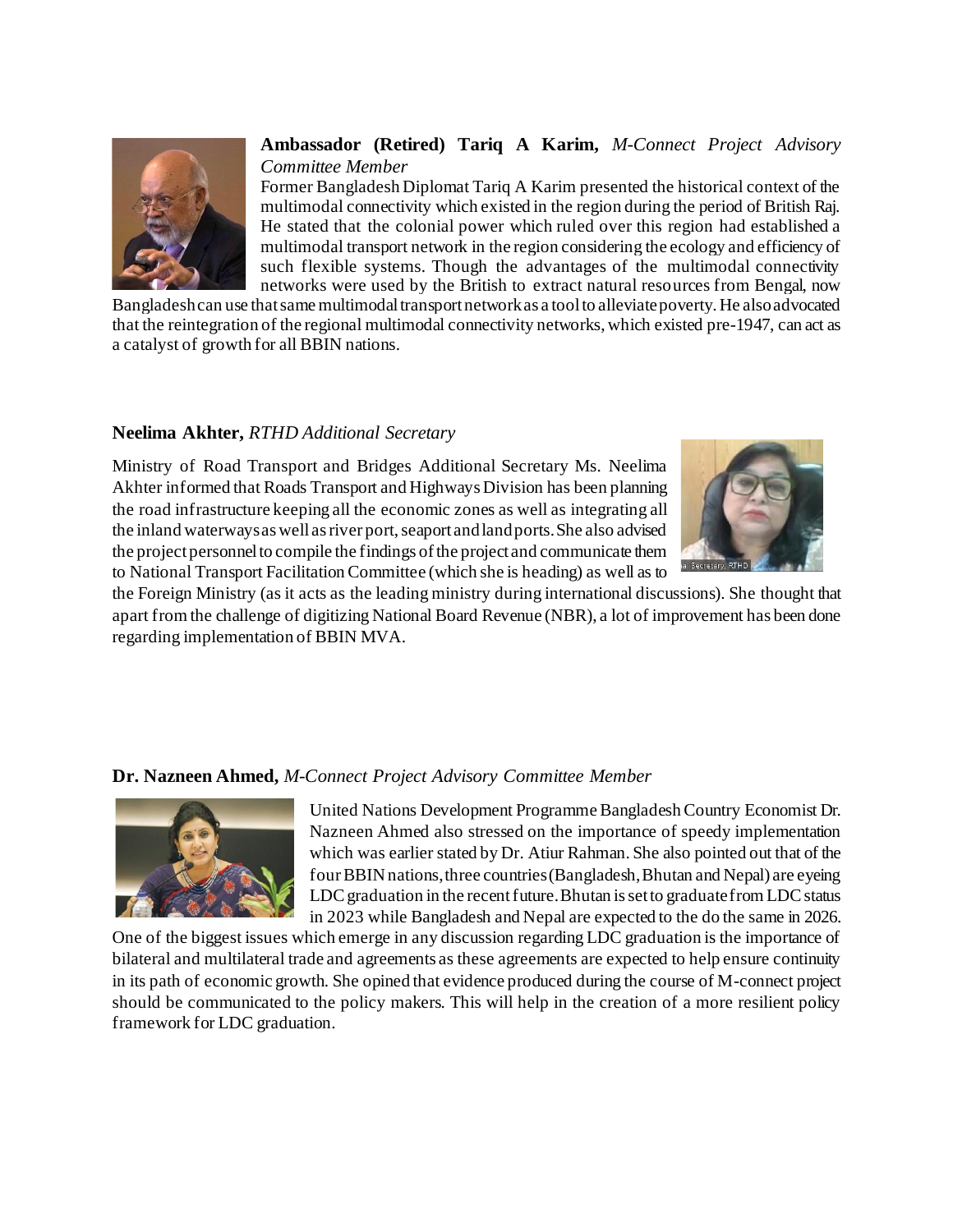## **Motiar Rahman,** *India-Bangladesh Chamber of Commerce and Industry Director*

India-Bangladesh Chamber of Commerce and Industry Director Motiar Rahman gave the example of connectivity cooperation between Bangladesh and India which was observed during the pandemic as liquid oxygen laden Indian tankers were allowed to travel directly to Dhaka, alleviating the oxygen shortage in hospitals of Dhaka. Nonetheless, he cautioned against haphazard implementation of paperless trade regime and proposed a systematic phase-by-phase implementation.





## **Syed Monowar Hussain**, *Bangladesh Inland Waterways Transport Authority Director (Retired)*

Bangladesh Inland Waterways Transport Authority Director (Retired) Syed Monowar Hussain urged to delink the inland waterways transport discourse from the trade discourse and align it with the transport discourse. Moreover, he attributed domestic political issues as huge barrier for the BBIN MVA implementation.

## **Monoj Kumar Roy**, *Ministry of Commerce Additional Secretary (Retired)*

Ministry of Commerce Additional Secretary (Retired) Monoj Kumar Roy felt that adequate homework was not done before signing the BBIN MVA which has resulted in Bhutan and Nepal not ratifying the MVA as of yet. But, he commended Unnayan Shamannay for working to identify and propose concern redressal mechanisms for



BBIN MVA implementation. He also voiced his opinion in favor of creating people-to-people connection.



## **Asjadul Kibria,** *Plan Editor, The Financial Express*

The Financial Express Plan Editor Asjadul Kibria expressed his satisfaction and felt that M-connect project has been tremendously successful in creating the environment to foster the dialogue regarding BBIN MVA implementation and a sub-regional multimodal transport protocol.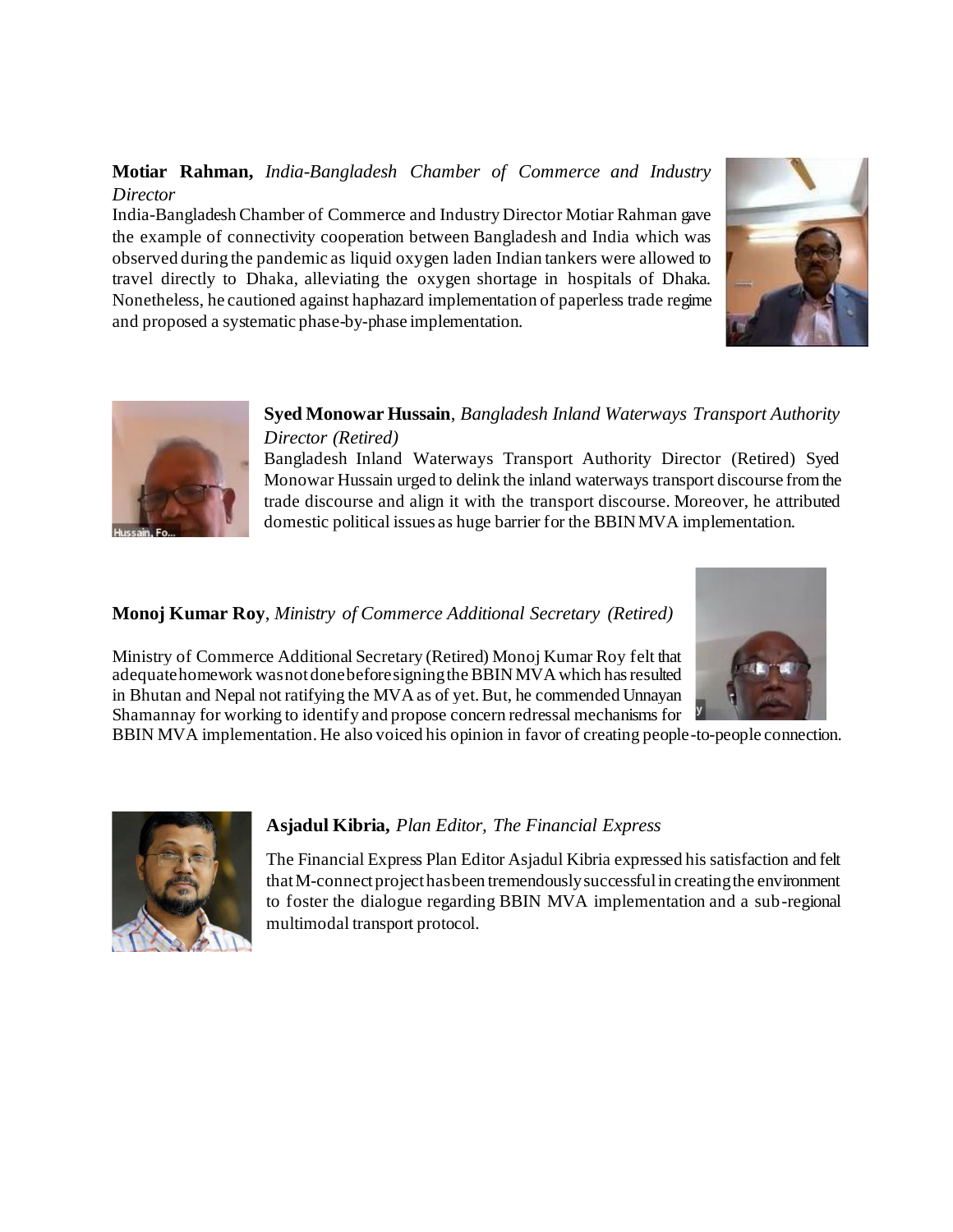## **Md. Rofiqul Islam**, *BIWTA Director (Traffic) & Competent Authority of PIWT&T*

BIWTA Director (Traffic) & Competent Authority of PIWT&T Md. Rofiqul Islam informed the forum about the current state of regional trade which takes place through inland waterways. He stated that around 28 lakh metric tons of fly ash are imported from India to Bangladesh through PIWT&T mechanism. Moreover, around 30,000 metric tons of stone



chips are imported from Bhutan via Dhubri River Port of India. He also informed that BIWTA is actively working to improve navigability of the inland waterways to facilitate regional trade. He hoped that a BBIN multimodal transport protocol will greatly improve Bangladesh's IWT sector.

### **Shamim Shohana**, *Bangladesh Land Port Authority (BLPA) Deputy Director (Traffic)*



Bangladesh Land Port Authority (BLPA) Deputy Director (Traffic) Shamim Shohana stated that BLPA is investing significantly to facilitate regional trade. She cited the fact that cargo rail wagons transport being permitted through Benapole as an emergency measure due to the pandemic as a model of necessity-led-development. She felt that a BBIN multimodal transport protocol will greatly increase the volume of trade in the region.

# **Vote of Thanks**

**Shaheen ul Alam,** Senior *Project Coordinator, Unnayan Shamannay*

Mr. Shaheen ul Alam expressed his gratitude to the discussants and participants for the meaningful and effective discussion on the issues of multi-modal connectivity related potential and challenges as a whole. He believed that this type of discussion is created lot of scope for the decision makers and others relevant stakeholders for future policy level inputs.



*Note: Event coverages in the national dailies and electronic media and list of participants are given in the annex section of this report*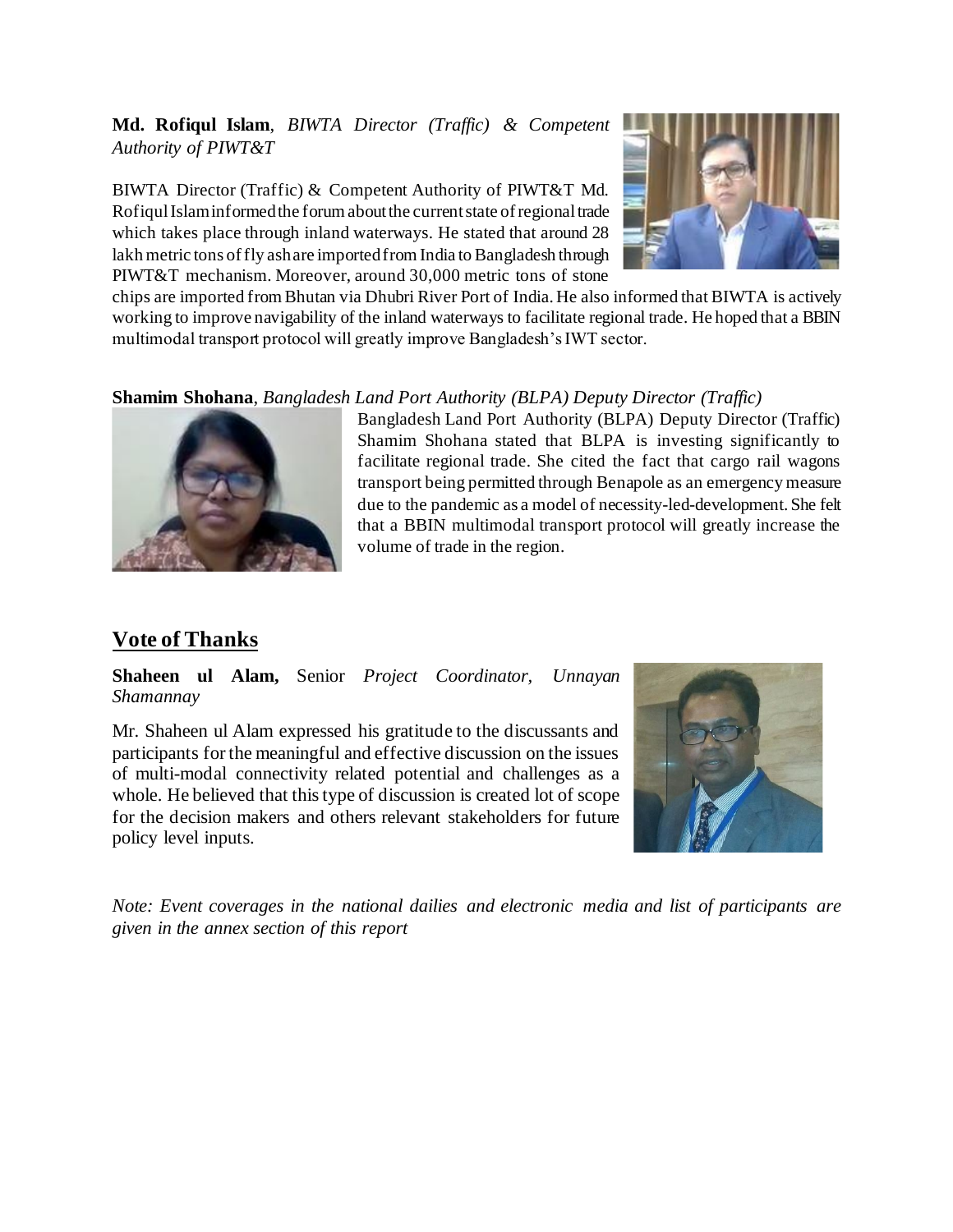## National Advocacy Dialogue (Online)

## **Enabling a Political Economy Discourse for Multi-modal Connectivity in the Bangladesh, Bhutan, India, Nepal (BBIN) Sub-region**

|     | List of Participants        |                             |                                       |  |
|-----|-----------------------------|-----------------------------|---------------------------------------|--|
| Sl. | <b>Name</b>                 | <b>Designation</b>          | Organization                          |  |
| 1.  | Dr. Atiur Rahman            | Chairman                    | Unnayan Shamannay                     |  |
| 2.  | <b>Bipul Chatterjee</b>     | <b>Executive Director</b>   | <b>CUTS</b> International             |  |
| 3.  | <b>Ambassador (Retired)</b> | Member                      | Project Advisory Committee, M-        |  |
|     | <b>Tariq A Karim</b>        |                             | Connect                               |  |
| 4.  | Dr. Nazneen Ahmed           | Member                      | Project Advisory Committee, M-        |  |
|     |                             |                             | Connect                               |  |
| 5.  | <b>Mr. Syed Monowar</b>     | <b>Former Director</b>      | BIWTA, Ministry of Shipping           |  |
|     | <b>Hussain</b>              |                             |                                       |  |
| 6.  | <b>Shaheen ul Alam</b>      | Senior Project              | Unnayan Shamannay                     |  |
|     |                             | Coordinator                 |                                       |  |
| 7.  | Md. Shafiul Islam, MP       | Dhaka-10                    | <b>Bangladesh National Parliament</b> |  |
| 8.  | Ms. Shirin Akhter, MP       | Feni-1                      | <b>Bangladesh National Parliament</b> |  |
| 9.  | Md. Habibe Millat, MP       | Member                      | Standing Committee on Ministry of     |  |
|     |                             |                             | Foreign Affairs                       |  |
| 10. | <b>Ms. Neelima Akhter</b>   | <b>Additional Secretary</b> | <b>Urban Transport Wing</b>           |  |
|     |                             |                             | Road Transport and Highways           |  |
|     |                             |                             | Division Ministry of Road Transport   |  |
|     |                             |                             | and Bridges                           |  |
| 11. | <b>Md. Anisur Rahman</b>    | Joint Secretary             | Road Transport and Highways           |  |
|     |                             |                             | Division Ministry of Road Transport   |  |
|     |                             |                             | and Bridges                           |  |
| 12. | <b>Md. Habibur Rahman</b>   | <b>Additional Secretary</b> | Ministry of Railways                  |  |
|     |                             | (Development $&$            |                                       |  |
|     |                             | Planning)                   |                                       |  |
| 13. | <b>Robart Shuvro Guda</b>   | Senior Research             | Unnayan Shamannay                     |  |
|     |                             | Associate                   |                                       |  |
| 14. | <b>Ayan Soofi</b>           | <b>Research Officer</b>     | Unnayan Shamannay                     |  |
| 15. | Md. Rofiqul Islam           | Director (Traffic) $&$      | BIWTA, Ministry of Shipping           |  |
|     |                             | Competent Authority of      |                                       |  |
|     |                             | PIWT&T                      |                                       |  |
| 16. | Ms. Sharmila Khanam         | Deputy Director             | BIWTA, Ministry of Shipping           |  |
|     |                             | (Foreign Transport)         |                                       |  |
| 17. | Ms. Afsana Hossain          | Field Officer               | <b>BSTI</b>                           |  |
| 18. | <b>Jewel Rana</b>           | <b>Additional Deputy</b>    | <b>Plant Quarantine Wing</b>          |  |
|     |                             | Director (Export)           | Dept. of Agricultural Extension       |  |
| 19. | <b>Shamim Shohana</b>       | Deputy Director (Traffic)   | <b>Bangladesh Land Port Authority</b> |  |

#### (M-Connect Project) Date: 02.02.2022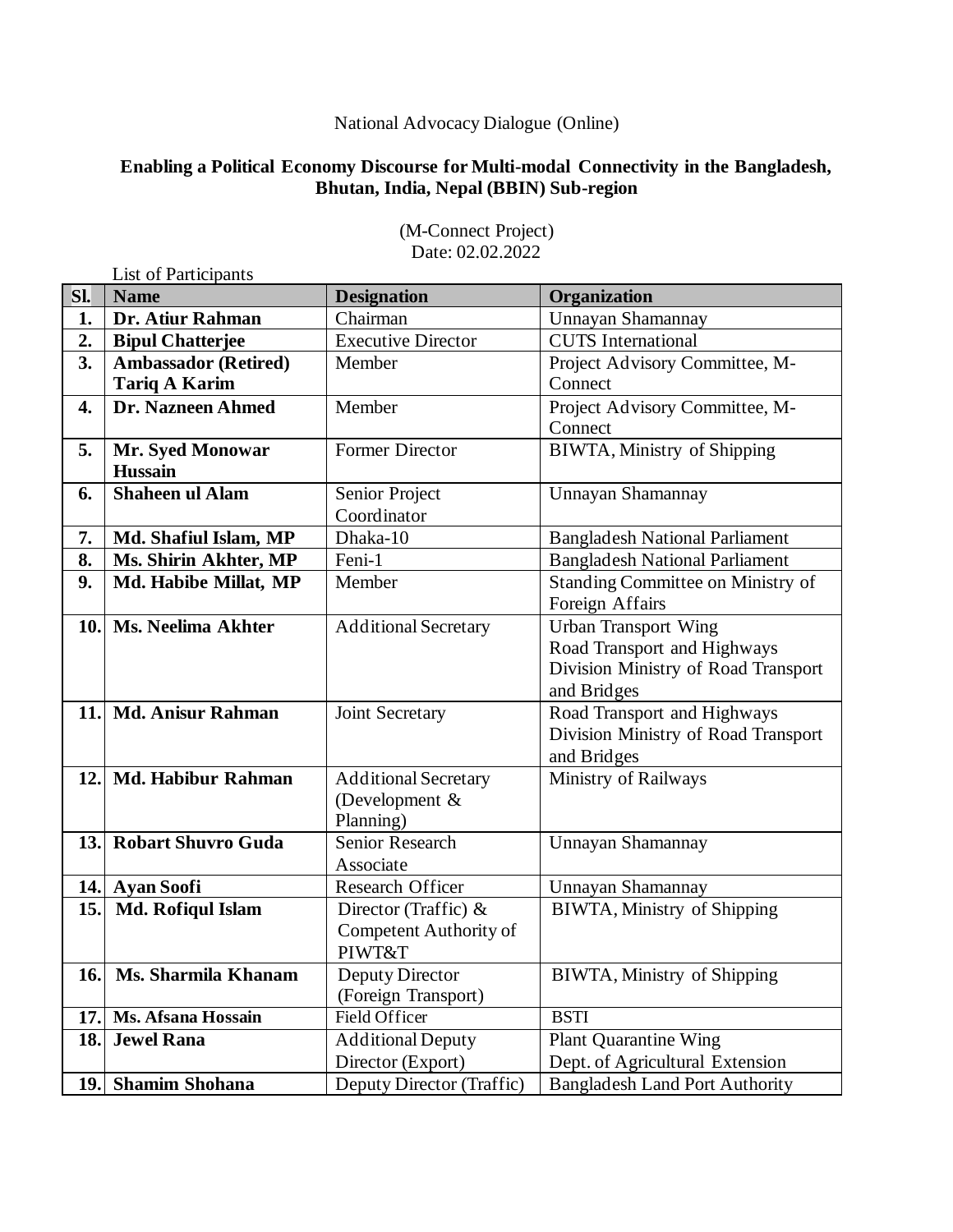| 20.1       | Mr. Monoj Kumar Roy      | <b>Former Additional</b>                            | Ministry of Commerce                                    |
|------------|--------------------------|-----------------------------------------------------|---------------------------------------------------------|
|            |                          | Secretary (FTA)                                     |                                                         |
| 21.        | Zinia Sharmin            | <b>Research Associate</b>                           | Unnayan Shamannay                                       |
| 22.1       | <b>Byezid Limon</b>      | Research Officer                                    | Unnayan Shamannay                                       |
| 23.        | Mr. Abdul Matlub         | President                                           | India-Bangladesh Chamber of                             |
|            | <b>Ahmad</b>             |                                                     | Commerce and Industry                                   |
|            |                          |                                                     |                                                         |
| 24.1       | Mr. S M Abul Kalam       | <b>Secretary General</b>                            | India-Bangladesh Chamber of                             |
|            | <b>Azad</b>              |                                                     | Commerce and Industry                                   |
| 25.        | Mr. Motiar Rahman        | Director                                            | India-Bangladesh Chamber of                             |
|            |                          |                                                     | Commerce & Industry                                     |
| <b>26.</b> | Mr. Sudhir Chandra       | <b>Head of Business</b>                             | <b>ACI</b> Ltd                                          |
|            | <b>Nath</b>              |                                                     |                                                         |
| 27.        | M. K. Saha               | Ex. Chief Engineer                                  | <b>IWAI</b>                                             |
| 28.        | <b>Pushpa Chhetri</b>    | Director                                            | <b>Bhutan Media and Communications</b>                  |
|            |                          |                                                     | Institute                                               |
| 29.        | Shiva Raj Chhetri        | Deputy Managing                                     | Bhutan Media and Communications                         |
|            |                          | Director                                            | Institute                                               |
|            |                          |                                                     |                                                         |
| 30.        | Md. Abdul Hakim          | <b>Chief Operating Officer</b>                      | <b>Summit Port</b>                                      |
| 31.        | <b>Suresh P Singh</b>    | Fellow                                              | <b>CUTS</b> International                               |
| 32.        | <b>Jithin Sabu</b>       | <b>Senior Research</b>                              | <b>CUTS</b> International                               |
|            |                          | Associate                                           |                                                         |
| 33.        | <b>Johir Rayhan</b>      | Research Officer                                    | <b>Unnayan Shamannay</b>                                |
| 34.        | <b>Md. Masudul Hasan</b> | <b>Research Associate</b>                           | Unnayan Shamannay                                       |
| 35.        | Quasar Ali               | <b>Research Associate</b><br><b>Senior Research</b> | <b>CUTS</b> International<br>CTS International, Kolkata |
| 36.        | <b>Rageshree Bose</b>    | Associate                                           |                                                         |
| 37.        | <b>Zahid Rahman</b>      | Senior Project                                      | Unnayan Shamannay                                       |
|            |                          | Coordinator                                         |                                                         |
| 38.        | Md. Mahabub Hasan        | Senior Research                                     | Unnayan Shamannay                                       |
|            |                          | Associate                                           |                                                         |
|            | 39. Mr Asjadul Kibria    | Plan Editor                                         | The Financial Express                                   |
| 40.        | <b>Representative</b>    | Journalist                                          | Channel 24                                              |
| 41.        | Representative           | Journalist                                          | Independent TV                                          |
| 42.        | Mr. Rezvi Newaz          | Special Correspondent                               | Channel-I                                               |
|            | 43. Representative       | Journalist                                          | Maasranga TV                                            |
| 44.        | Ms. Kaberi Maitraya      | <b>Staff Reporter</b>                               | 71 TV                                                   |
| 45.        | <b>Syed Abdul Muhit</b>  | Journalist                                          | Banglavision                                            |
| 46.        | <b>Representative</b>    | Journalist                                          | News24 TV                                               |
| 47.        | Mehedi Al Amin           | Senior Reporter                                     | <b>Business Post</b>                                    |
| 48.        | <b>Mithu Ahmed</b>       | Senior Reporter                                     | The New Nation                                          |
| 49.        | <b>Saif Uddin</b>        | Reporter                                            | <b>Bangladesh Post</b>                                  |
| 50.        | <b>Sukanta Halder</b>    | <b>Staff Correspondent</b>                          | The Daily Stat                                          |
| 51.        | Sova                     | Reporter                                            | The Business Insider                                    |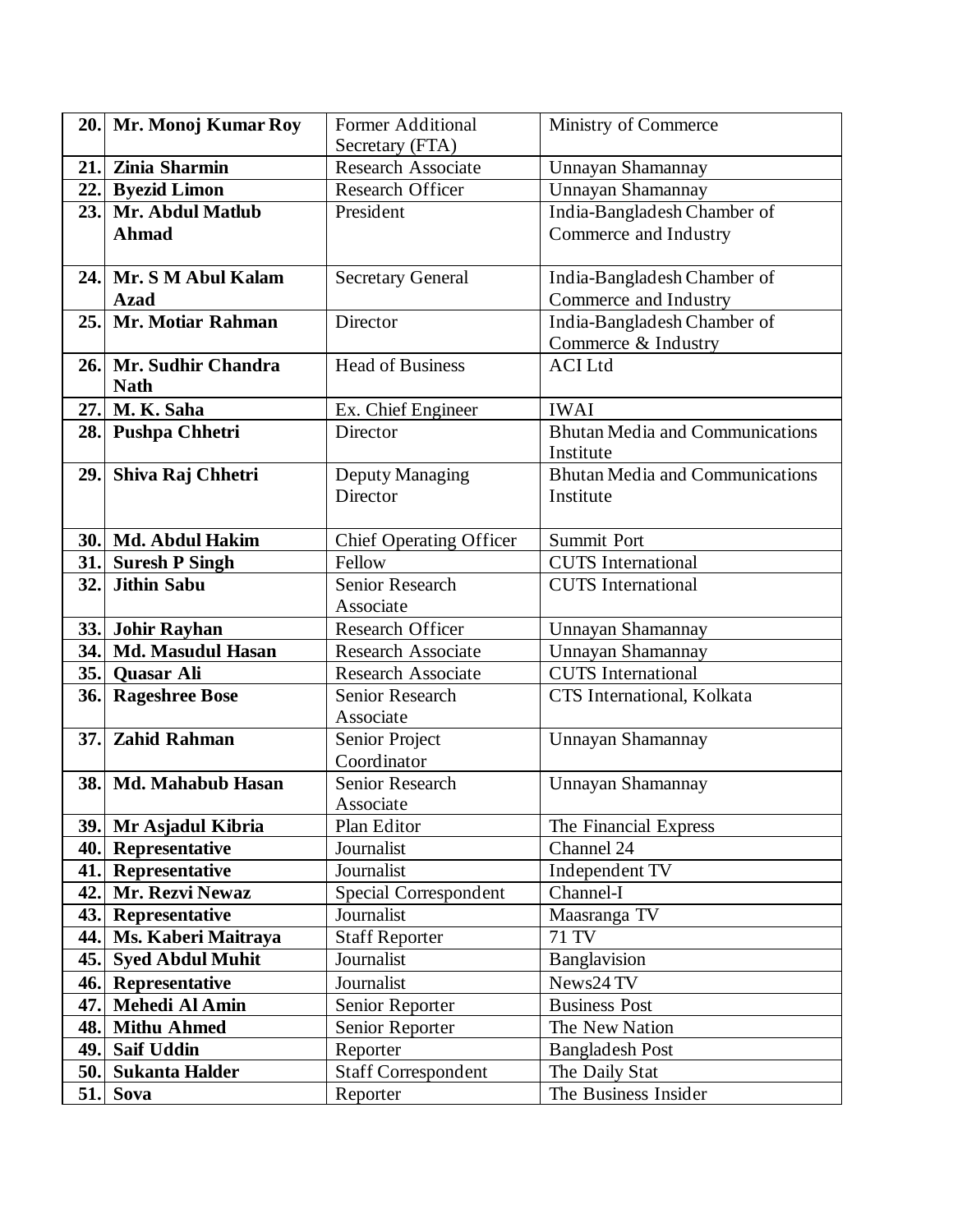|      | 52. Sanjib Kumar   |  |
|------|--------------------|--|
|      | 53. Shamim Ahmed   |  |
|      | 54. Swati Varma    |  |
|      | 55. Tasnim Mohsin  |  |
|      | 56. Munima Sultana |  |
| 57.1 | <b>Muhit</b>       |  |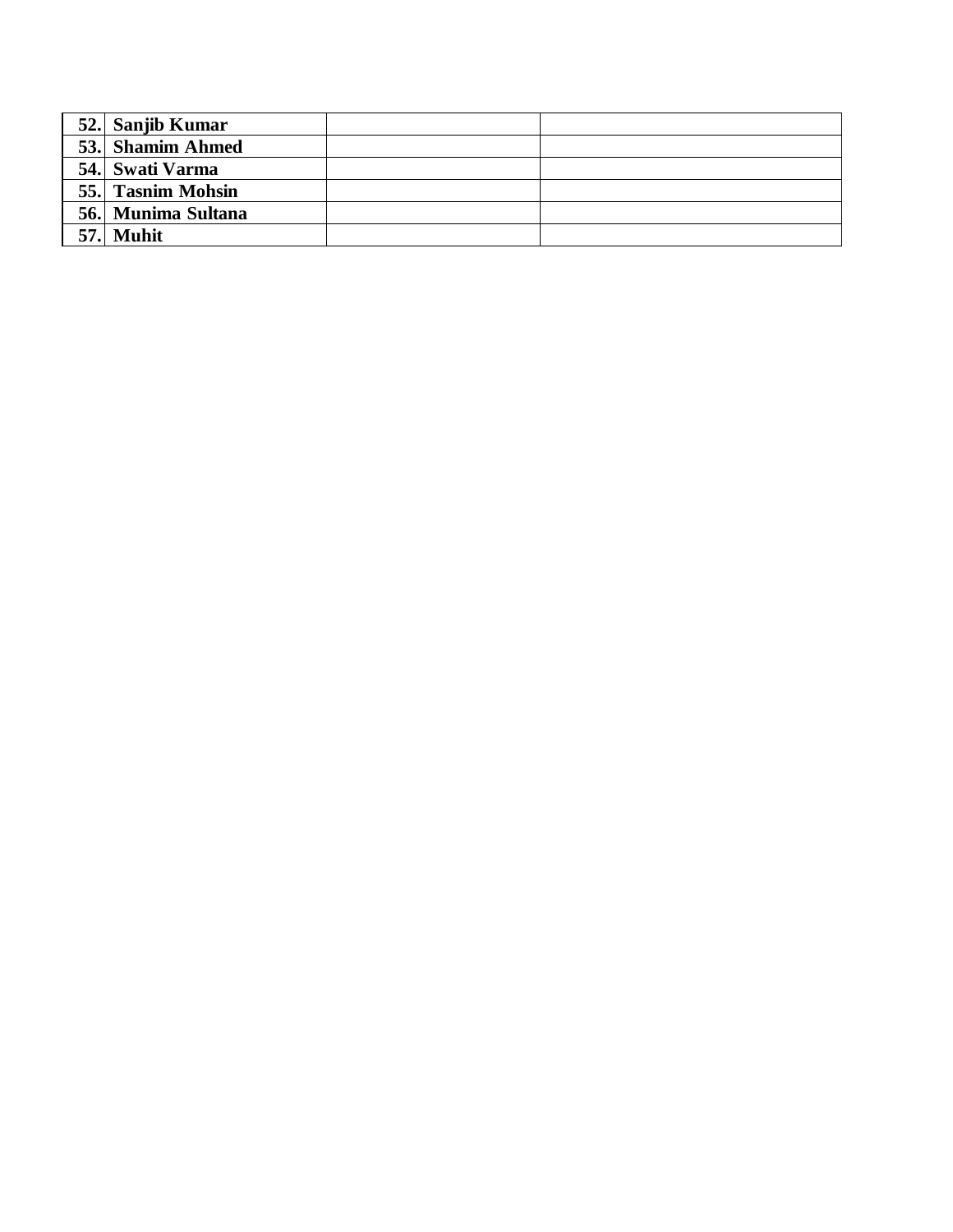## **Annex-I**

## **Events coverages in the national dailies and electronic media**

| <b>SL</b>      | <b>Media Name</b>                                    | <b>News Title</b>                                                                                                                                                                          | <b>News Link</b> |
|----------------|------------------------------------------------------|--------------------------------------------------------------------------------------------------------------------------------------------------------------------------------------------|------------------|
| $\mathbf{1}$   | Channel 24 TV                                        | বাংলাদেশ ভারত নেপাল ও ভূটানের মধ্যে<br>বাণিজ্য সম্ভাবনাকে কাজে লাগিয়ে অর্থনীতির<br>উন্নয়ন সম্ভব                                                                                          | Link             |
| $\overline{2}$ | <b>Ekattor TV</b>                                    | করোনায় অর্থনৈতিক ক্ষতি পুনরুদ্ধারে<br>আঞ্চলিক সংযোগ ছাতায় আসার জন্য বাংলাদেশ<br>ভারত নেপাল ও ভূটানের মধ্যে সরাসরি জান<br>চলাচল নীতি দ্রুত বাস্তবায়নের আহবান<br>জানিয়েছেন অর্থনীতিবিদরা | Link             |
| 3              | Independent TV<br>INDEPENDENT                        | নেপার ও ভূটানের আগ্রহের অভাবে বাংলাদেশ<br>ভারত ভূটার ও নেপাল বিবিআইএন চুক্তির<br>অগ্রগতি নেইতবে নেপালের সম্মতি<br>পাওয়ামাত্ৰই চুক্তি এগিয়ে যাবে বলছেন<br>সংশ্লিষ্টরা                     | Link             |
| 4              | News 24 TV                                           | করোনা মহামারীর ক্ষতি কাটিয়ে উঠতে<br>MEWS 24 শাশবতীদেশগুলোর সাথে এক হয়ে কাজ করার<br>NEWS 24 বকল্প নেই বলে মনে করেন অর্থনীতিবিদরা                                                          | Link             |
| 5              | Maasranga TV                                         | আঞ্চলিক যোগাযোগ চুক্তি বিবিআইএন<br>বাস্তবায়নে বাংলাদেশ ভারত নেপাল ও ভূটান<br>মেধ্যে সমন্বিত পরিবহন কর্মসূচী প্রয়োজন…                                                                     | Link             |
| 6              | The Daily Star                                       | BBIN deal to create scope for cost-effective transport<br>The Baily Star em: experts                                                                                                       | Link             |
| 7              | The Financial Express<br><b>FE Financial Express</b> | BBIN MVA to open multimodal connectivity in sub-region                                                                                                                                     | Link             |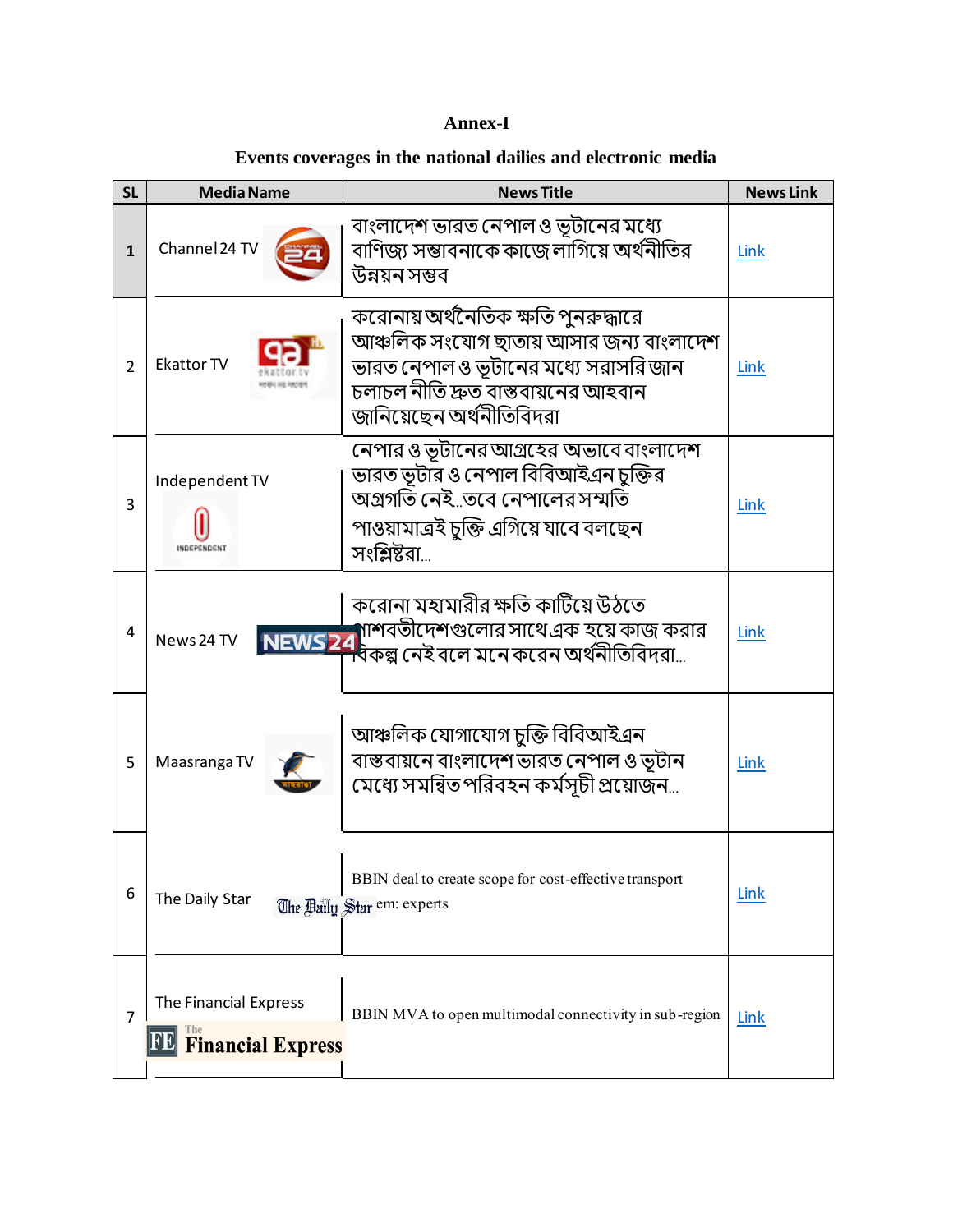| 8  | IME<br>BUSINESS<br>STANDARD<br>The Business Standard                   | Political mistrust hindering regional motor vehicle<br>agreement                                       | Link |
|----|------------------------------------------------------------------------|--------------------------------------------------------------------------------------------------------|------|
| 9  | <b>ENewNation</b><br>The New Nation                                    | BBIN deal to create scope for cost-effective transport<br>system                                       | Link |
| 10 | Bangladesh Post<br><b>Bangladesh Post</b>                              | MVA implementation to expedite multimodal connectivity<br>Speakers at Unnayan Shamannay dialogue       | Link |
| 12 | <b>BUSINESS INSIDER</b><br><b>Business Insider</b>                     | BBIN MVA implementation will open potentials of<br>multimodal connectivity: Speakers                   | Link |
| 14 | Jute Flash                                                             | <b>TEASH</b> BIN deal to create scope for cost-effective transport<br>system: experts - The Daily Star | Link |
| 15 | <b>Bonik Barta</b>                                                     | উন্নয়ন সমন্বয়ে ন্যাশনাল অ্যাডভোকেসি<br>ডায়ালগ অনুষ্ঠিত                                              | Link |
| 16 | আজকের পয়িকা<br>Ajker Patrik                                           | ভাচুয়াল সভায়, সংকট সমাধানে জোর আঞ্চলিক<br>সহযোগিতায়                                                 | Link |
| 17 | $Barta24$ , বংশার, বাওলির সংবাদ সারথি<br>158<br>Barta 24.com           | বিবিআইএন এমভিএচুক্তি খুলে দেবে মাল্টি-<br>মোডাল যোগাযোগের বিশাল দুয়ার                                 | Link |
| 18 | $ACe$ $D$ %<br><b>Daily Bangla Newspapers</b><br><b>SO GO</b><br>್ರಾ ಜ | বিবিআইএন এমভিএচুক্তি খুলে দেবে মাল্টি-<br>মোডাল যোগাযোগের বিশাল দুয়ার                                 | Link |